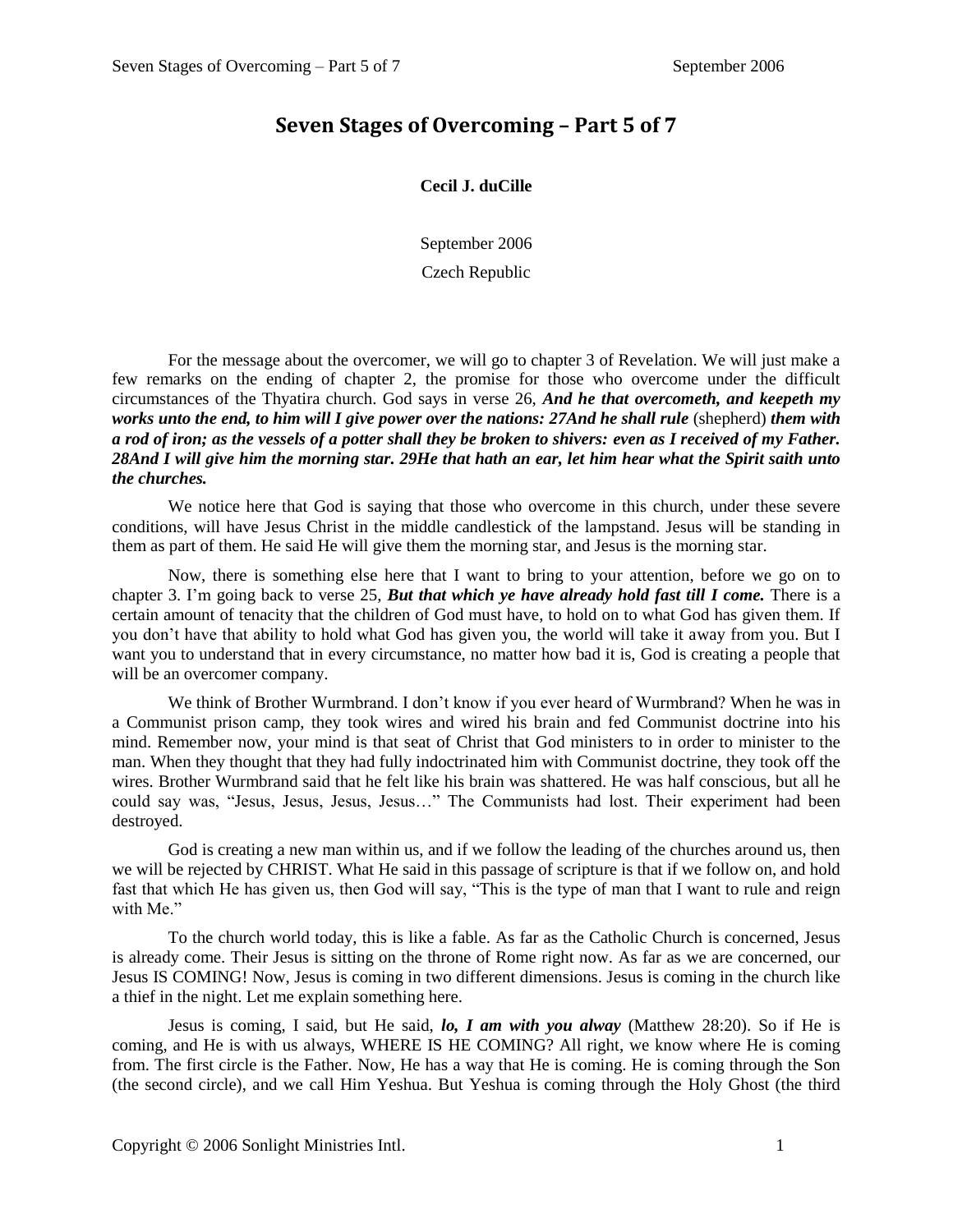circle), and we call Him *Paraclete* (Strong's G3875, John 16:7 as *Comforter*). Is that right, brother? I purposely used a language that everybody is supposed to know. Now, where is He going?

The scripture says Jesus Christ will appear in His temple (Malachi 3:1). So Jesus will probably come in Jerusalem then. What do you think about that? He *will* come in Jerusalem, but not the Jerusalem in the geographical place called Israel. So, if you are talking about this Jerusalem (inside us), then He is coming in Jerusalem. Now, the church is thrown off completely, because you know what they say? They say that they will have to go to Jerusalem, Israel, they will have to fight with the Arabs, they will have to blow up the mosque of Omar, they will have to build a temple, and then Jesus will be able to come into the temple. It is a wrong idea.

Jesus is coming IN HIS TEMPLE, sitting right here before me. Yes. He starts coming in your spirit; next He will come in your soul; next He will come in your body; finally He will come in the world. So the process of Jesus coming is that we must see Him first, because He is coming in the spirit, in the soul, and then in the body.

Now, how far has He gone? Jesus is fully come in the spirit. Now, if He is in the spirit in His fullness, then the spirit is perfect. Have you ever heard of someone who was in the Spirit who made a mistake? So then, Jesus is in you in His perfection. So, if Jesus is in me in His perfection, why do I sometimes fall into error? Because I am a particle person. I have a deception about me. I am standing before you, and you say, "Cecil duCille is a black man." You are wrong! If you say, "Cecil duCille is 6 feet plus."

You are wrong. You can describe me and you are dead wrong, because inside of me I am a soul that you cannot see. That means although one part of me is physically here - I can hit the floor with my foot, and you can hear it - there is another part of me that is ethereal, that is spiritual, and you can't see it. It is in a different realm. It is on a different frequency. You electronic geniuses should know what I am talking about.

So far, we have defined Cecil duCille as being on two frequencies. I am on one frequency in my spirit. I am in another frequency in my soul. AND I am on another frequency in my body. You notice that I didn't write a #2 here in the drawing of the soul. Does anybody know why I put a #1 by the spirit, but I didn't put a #2 by the soul? The reason why I didn't put a #2 here is because my soul is on more than one frequency. Watch it, now.

My soul can think. Does everybody understand what "think" means? My soul can enter a frequency where it meets the Spirit. It is a thinking, calculating being, entirely different from my body. So we call that part MIND. My soul has a frequency that is called MIND. That is #2.

Then there is another frequency that my soul is on, and that is the EMOTIONS. What do the emotions do? They feel. They are alive. They feel certain things. They love. They hate. Do you follow what I mean? So you can sin with your emotions, as well as with your mind. So this is #3.

There is another frequency that we call the WILL and this is #4. So my soul has a WILL and it can decide to do so and so and it holds on to it. And my soul has DESIRES, #5.

Now, if Jesus is coming, He is coming in your mind and He will have to take charge of your emotions, He will have to take charge of your will, and He will have to take charge of your desires. So far, He has come in the mind. When He takes charge of the emotions, it will be an entirely different realm altogether. So what God did was He gave you a body, and the body is going to manifest the soul. When I think, you don't see my thinking but the thinking manifests through the body, so I begin to do what I am thinking. Then I feel something: I feel heat; I feel cold; I feel happiness; I feel sadness. We see people start to sing, "I will rejoice in Thee and be glad…" What are they doing? They are expressing something that is in the emotions, in the mind. So, the expression is actually in a whole different realm of feeling. God created five basic senses in the body. I believe that you have many more senses than five.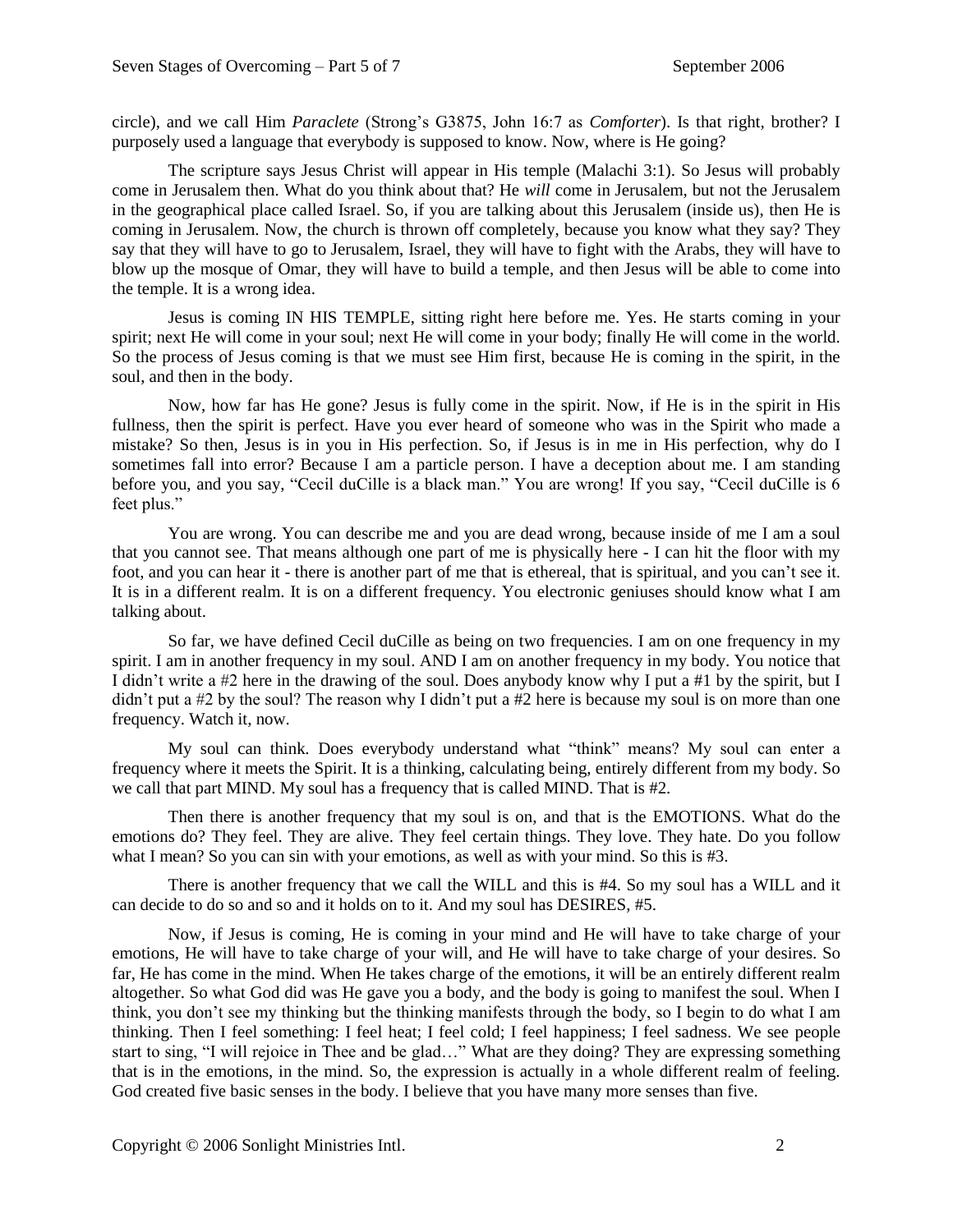But suddenly I am here, and I look up and start looking. You, looking at me, would say, "What is Brother duCille hearing?" I'm hearing something, but a sound is on a frequency that you cannot see. You cannot see a sound. You cannot smell a sound. So God gave you the sense of smell, so that you can smell something that you can not see and that you can not hear. I mentioned feeling already, but you can not feel a smell. You can not feel a sound. Do you know what we are talking about? God made you on different frequencies. You are living in several different worlds. You alone are living in several different worlds at the same time. All of those come together into one being, and God calls it your heart, because in that heart you are going to think, you are going to feel, you are going to hear, you are going to see, and you are going to make a decision.

So now, where is Jesus coming from? Where is Jesus going? He is coming out of God, out of Heaven. I don't know if you understand what God did by sending Jesus. If God were to face you coming into this room, we would all be dead. His power and His glory is too much for the physical man - the body would melt away. I will give you an idea. Man has brought light to a purity that he calls a laser. A laser is just a beam of light that man has purified. Now, this light in the ceiling is full of darkness. There is more than 90% darkness in that light. That is the reason that we can stand it. If that was pure light, we would be all dead. So, do you understand where we are coming from now? God is therefore saying to us that He is coming to us, but He has to come through a channel where we can bear it.

The first man that came forth with the nature of God was called Seth. Now, from Seth, men began to call upon the name of the Lord. Tonight I heard you calling the name of the Lord, and as you called the name of the Lord in song, there was a certain energy that went forth in the Body. Now, those of you who were smart began to swallow it, supping on the energy, opening your hearts to God so that energy would come in.

Now, God is coming down from God down to here. He made Adam, and the seventh man from Adam was Enoch. Enoch got into a groove with God. I do not know if you will be able to understand this, but he got into a place with God where he began to walk with God. He began to call upon the name of Jehovah and he began to say, "Yahweh, come. Come to me!" Hear me now, brethren. God got into the man's mind, and God took charge of the man's mind so that his body became subject to his mind. I do not know if it is hard for you to understand this, but if you search the scriptures, you will find that some of the men of God got God into them so much that God would move them from one place to another without going through time and space.

We had one terrible time in coming here. The first plane that we were to take broke down. Something happened to the second one and they had to fix it. We spent six hours sitting down in the airport in Paris. We finally got a plane that brought us to Prague. Brethren, we don't have what Elijah had. If we had what Elijah had, we would have just moved off to Prague. Since it was the will of God, we would have been in the West Palm Beach airport, and all of a sudden we would have appeared in Prague. We would not travel through space like how Superman would fly. Space and time would give way to us and we would disappear from one place and appear in the other place. Now, that is the power that God is putting into your body. The day will come when you will not need transportation. This is the power of the immortal life that God is putting into you.

So I am giving you a little idea. The man Enoch began to walk with God, and he was so absorbed into God that his wife… Remember, he was a natural man, he had a wife and he had children. But when he was 365 years old, he was the same age as the days of our solar year. A year is the time it takes to go around the sun one time. It carries a special meaning that on the day of his 365th birthday the man went into the heavens with his body.

I have had many fasts, like for 40 days, or for 21 days. You remember the time when I almost ate up the cow I was so hungry. After I had broken that fast, I felt like I had committed a crime. I started another fast immediately. I stopped eating immediately. I was praying on the floor, kneeling down before the bed to pray and I got into a groove! When I tell you about Enoch, I can understand a little idea of what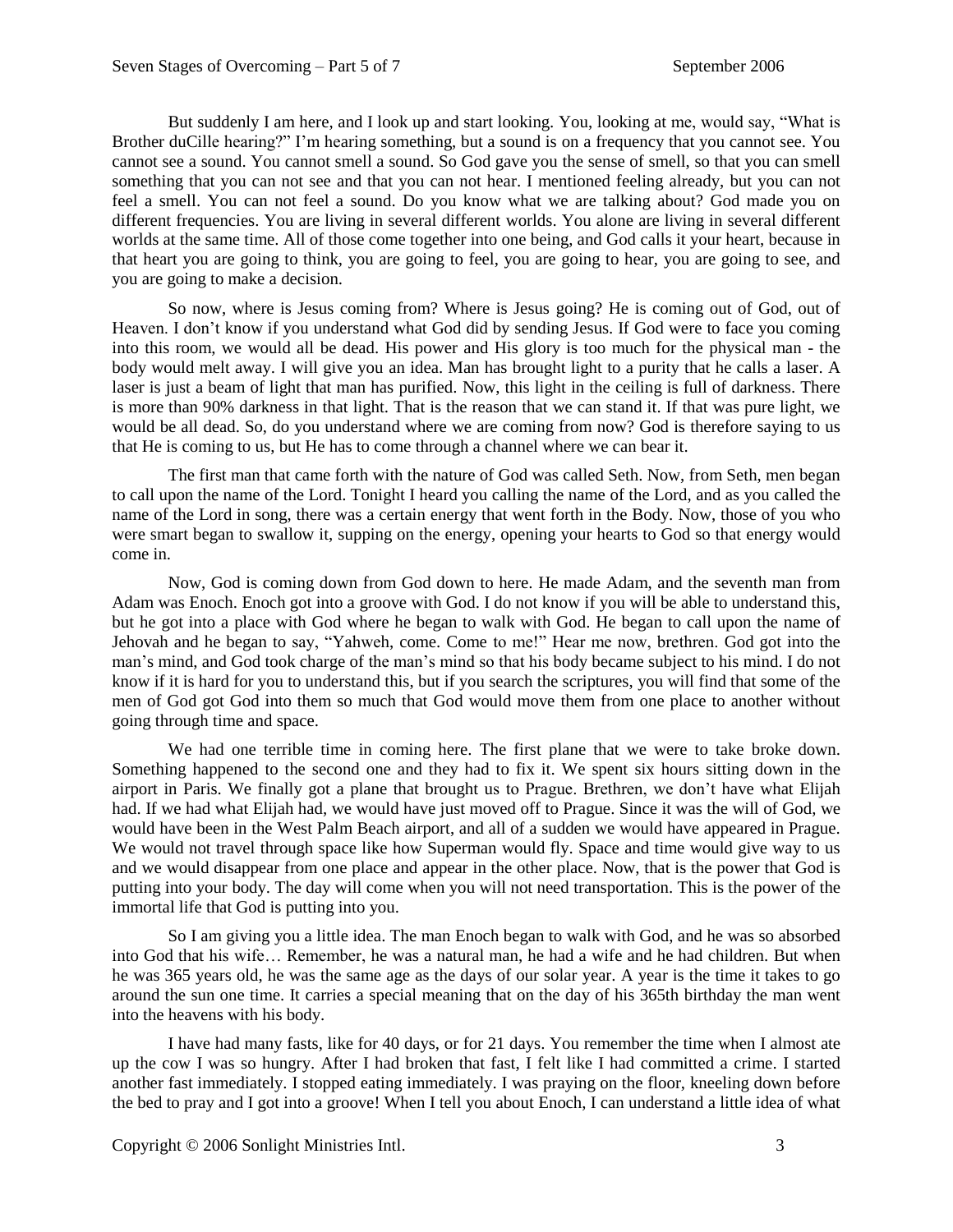happened to Enoch. I started to praise God, and brethren, it was like a bull bellowing. I was on the farm and the people used to hear when the bulls cried out. I was crying out, "Hallelujah!" People started gathering around the house. I was in my little house calling upon the name of God. I lost myself completely and couldn't come out of it. So for over an hour, I was bellowing, "Glory to God! Hallelujah!" Then my head began to hit something very hard. BOOM! "Hallelujah!" BOOM! "Hallelujah!" BOOM! "Hallelujah!" Hitting my head kind of brought me back to myself, and when I came back to myself, my forehead was hitting the ceiling. How I got up there I don't know, and how I got down I don't know. But the moment that I came to consciousness and got frightened that I was up on the ceiling, I was back on the floor.

I'm saying Enoch walked with God and Enoch was not because God took him (Genesis 5:24). That is what his wife must have said because nobody ever saw Enoch again. Now, I am saying this that you can understand that the coming of Jesus within the temple of the living God, which is your body and soul, is a process that is going on right NOW. When you do anything wrong now, or sin, you hinder the process. You set back God in you.

So, God made a righteous generation. From Seth, it came right down through Noah, through Abraham, through David to Jesus. Hallelujah! Do you see the process and the trouble that God went through to bring forth Mary? He wanted one little girl and it started from way up there with Enoch. This girl had a pure mind. She wanted God. Just a pure mind, a pure human being that wanted God. Through God's plan, He brought forth Mary.

So, God only made two men, you know? He made Adam and He made Jesus. He dipped into His bosom and He took a seed of man out of God Himself. He sent an angel to Mary and Mary said, "Let it be done unto me, Lord" (Luke 1:38). I want you to understand how Godworks. YOU have to accept it! Mary had to accept the position that God had made her for. You remember that song that says, "I was born to be Thy dwelling place, a home for the presence of the Lord. So let my life now be consecrated unto Thee, that I might be what I was born to be." When Mary said, "Let it be done," the angel left. Do you know why? No angel could inseminate the woman. No preacher will give the seed of Christ to the bride. God Himself came. The Holy Ghost overshadowed her. The Bible didn't say that He put her to sleep like He put Adam to sleep, but into her womb He planted the Seed of the new-creation Man. Hallelujah! Hallelujah, brethren! Hallelujah! He planted the Seed of the new-creation Man into the womb of a woman, and it grew in her for nine months, and then she had a natural baby. Hallelujah!

What happened there, brethren, can you tell me? GOD BECAME MAN! All because He wanted to transport His glory and power from the heavens into the human being. Now, when you receive the power of the Holy Ghost, it won't kill you because He broke it down into a human seed, and Yeshua was born. Hallelujah! God in human flesh became the prototype of what you are becoming. God sent Jesus to become the prototype of what you are NOW becoming, because when you receive the Seed in you, the Seed is going to do the same thing in you that it did in Mary.

So God came down here, but as a man; therefore, there was a limitation. He had to come and fill this area of man (spirit/soul/body). As a living man, He could not fill the spirit/soul/body, so He said, "It is necessary for Me to go or the Comforter will not come" (John 16:7). It was necessary for Him to bleed and to die, in order to let loose in the human realm the power and energy of God which man could then take in without it destroying him. So He was crucified on Calvary.

Who crucified Jesus? Does anybody know? The Father crucified Him. All you see that they did to Jesus was caused by God. God did not charge the Roman soldier. He did not charge any but one man who got killed and went to hell for it. Why did Judas go to hell for it and the Roman centurion did not? Can you tell me why? It was because Judas received Jesus and then rejected Him. Brethren, do you know that no one, not even the worst man you see outside there, is going to go to hell unless he rejects Jesus? This is pure gospel. When you are preaching to people on the street or anywhere, remember that man cannot go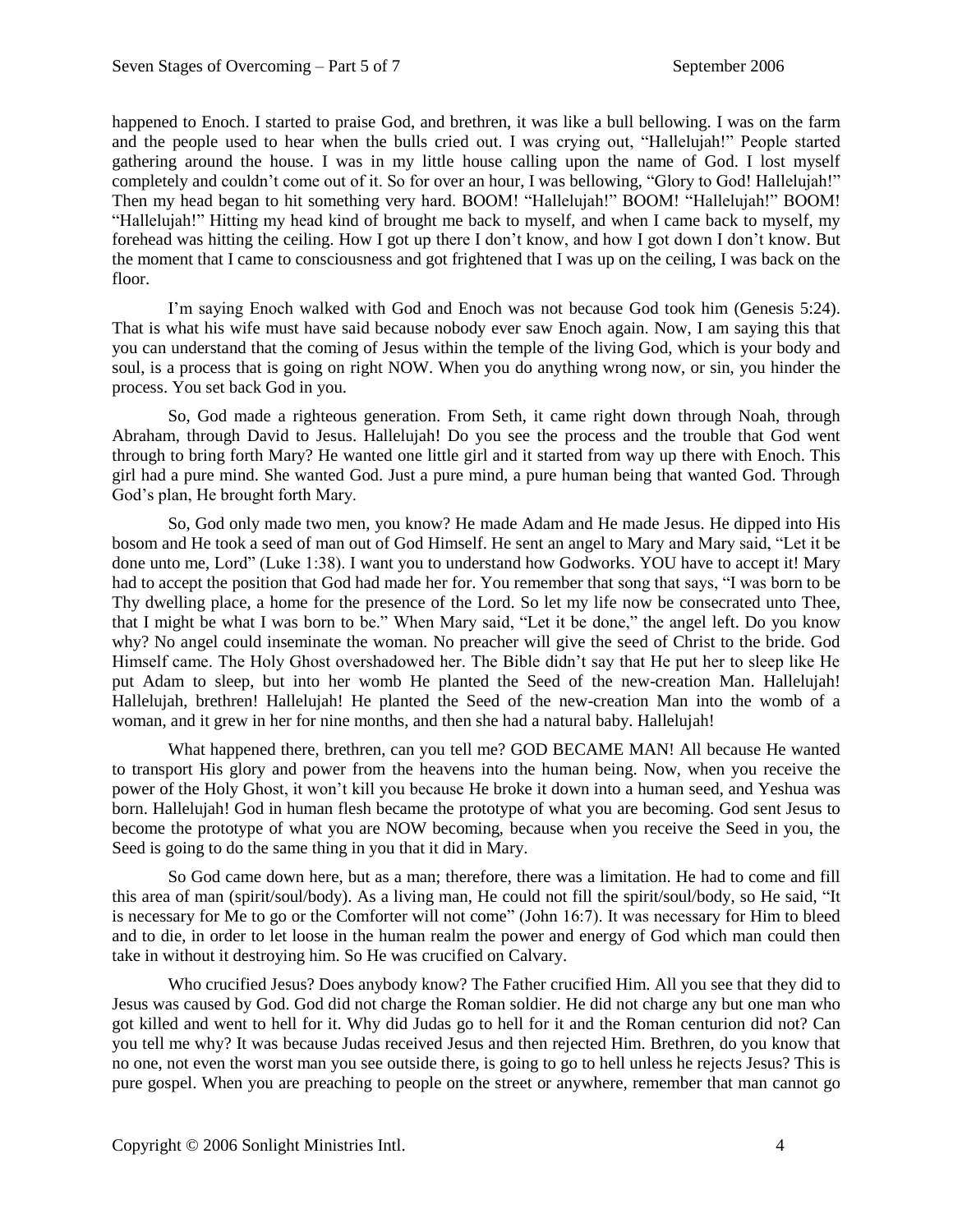to hell unless he has heard of Jesus and rejected Him. It so happened then that God said, "His bishoprick shall be taken away," (Acts 1:20) and so he was sent to hell.

But the centurion who presided over the crucifixion of Jesus Christ had a revelation at the cross. "That," he said, "is the Son of God" (Luke 23:47). He saw Jesus. The thief on the cross never lived one day as a Christian but he died as a Christian. "Remember me when Thou comest into Thy Kingdom" (Luke 23:42). All of a sudden he had a revelation of the Kingdom. So many of the Christians now don't have a revelation of the Kingdom of God.

Remember, the scripture says that if you are born again of water, you will see the Kingdom (John 3:3). That means to say that if you are born again by the Word of God, if you receive or accept the Word of God, you will see the Kingdom. But to enter into the Kingdom, you have to be born of the water and of the Spirit (John 3:5). Now, those are basic doctrines, basic gospel that you must have in order to preach to people everywhere.

Now, because Jesus had to go, He said, "I will send you another Comforter, even the Spirit of truth" (John 15:26). "He shall abide with you forever. He will lead you into all truth" (John 16:13).

Come, brethren, what is wrong, then, with our churches? Why is it that we have so many churches and everybody is preaching something else against the other? You answer me the question, but I'll tell you what I believe. They are not following the Holy Ghost. I guarantee any religion: if you are a Catholic and you begin to follow the Holy Ghost, He is going to lead you into TRUTH. No matter who you are - if you are a Methodist - I don't care who you are - GOD IS GOING TO LEAD YOU TO THE TRUTH.

So, don't go against people for what they are! If a man comes to you and says, "I am a Catholic and I love the Lord," say, "Amen, brother!" Begin to lead him into truth. By the time he gets into truth, he will look around and he will no longer be Catholic. He will walk out of Catholicism and he will go on after Jesus. So, don't bother about what people are today! You just bother about giving them the truth. If a child is rebellious, rebels against his parents, is disobedient and doesn't want to hear his parents, all you have to do is to lead him to Jesus, lead her to Jesus. Begin to put Jesus on them, yes, and they will come.

You are the angel of the church of Czech, of Hungary, of Ukraine. You are the angel that God has anointed and appointed to be in that spot. Don't say, "I need to move out and go to Czech where the brethren are more lively." God planted you where you are; stay there until light breaks through.

Now, the whole job of the Holy Spirit, therefore, is to come into you and the way that the Holy Spirit is to come into you is Spirit to spirit. Spirit can't come into flesh. We were having meetings in one of the churches where I minister and God told us to let the brethren give their testimonies, to see where their beginnings were. One woman got up and said, "My testimony is that I was a sinner, and I went to bed one night, and I got up in the morning speaking in tongues." The worst sinner you could ever find is one who speaks in tongues. A sinner has no right to speak in tongues, because if a sinner speaks in tongues it means that he has an evil spirit.

The Holy Ghost can only come into you if you have the Blood of Jesus Christ in you. When the Blood was shed it gave forth a spiritual power for the blood is a spiritual force. You know, everybody's blood has an energy in it, a spiritual energy. The scientists take the blood and they put it under the infrared light and they see a pulsation in it, like something alive is in it. They wouldn't need the infrared machine if they read the Bible, because the Bible says, *For the life of the flesh is in the blood* (Leviticus 17:11). That is why He said, "Don't eat the animal with the blood" (Genesis 9:4). God doesn't want you to eat "animal life." Amen.

God, therefore, orchestrated things so that the Holy Ghost must come into you. The Holy Ghost coming into you is like the Spirit of God entering into the temple. The Spirit of God never entered into the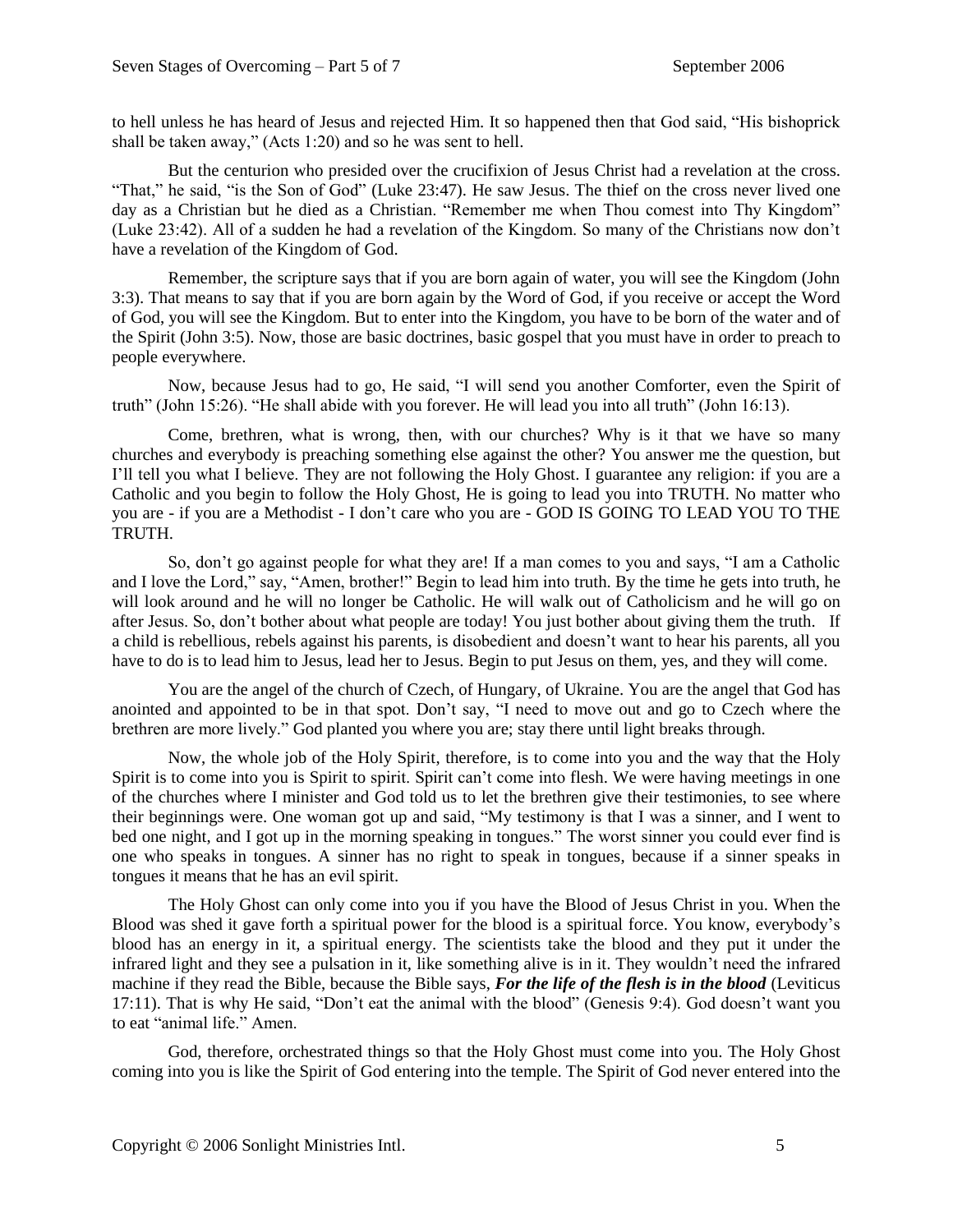tabernacle from the door. He never went through the door. He came into the Holy of Holies that has no door, and the glory would be over the Holy of Holies and they knew that God was in there.

Your spirit is your Holy of Holies. As a temple, you have three parts. You have a spirit, which is the Holy of Holies; you have a soul, which is the Holy Place; and you have a body, which is the Outer Court. God does not come upon your body and make you start manifesting in the Spirit before you get saved! The manifestation must come from the Holy of Holies inside. Praise God! God comes from the Holy of Holies and *then* He affects the body.

So then, when the soul receives the life of Jesus Christ, the soul opens up to the spirit, and the Holy Ghost comes into the spirit, and then it affects the soul. That is what we call the Baptism of the Holy Ghost. When the Holy Ghost comes into the temple, first of all He takes hold of the tongue. Your tongue is the most destructive instrument on your body. When the Holy Ghost comes in, He takes hold of the tongue. You ask me, "Brother Cec, is that scriptural? Where is it in the scripture?" I will give you two scriptures.

Gideon had an army ready for battle. God said to Gideon, "I want the chosen few to fight. This army is too large for God to get any glory. I will choose the men; take them down to the water." Remember, the water is a type of the Word of God. They took them down to the water andsome of the men began to make a manifestation that was not natural. They began to lap the water like a dog with their tongue. Do you think that they were doing it willfully? They couldn't help themselves. The Holy Ghost took charge of their tongues and made them start licking like a dog. He said, "Those who have the tongue manifestation, those are the ones, the chosen 300," and he chose them (Judges 7).

Isaiah prophesied in Isaiah 28:11. *For with stammering lips and another tongue will he speak to this people. 12To whom he said, This is the rest…* In other words, he was saying that the people who are going to receive the Holy Ghost rest of God are the people who will come forth with a stammering lip and another tongue. Remember now, the Holy Ghost has a job to perform. His job is to plant Jesus Christ in the temple.

So far, you have received the Blood of Christ or the Life of Christ, but you have not yet received the Christ Himself. I want you to chew on that just a little. You have received the Blood of Christ, the Life of Christ, which is the Life of God. You are a Christian, but you have not received the Christ Himself.

So, Paul, speaking to the brethren, said, "I travail with you as Christians, that Christ might be formed in you" (Galatians 4:19). It is like how the baby was formed in the womb of Mary - YOUR SOUL IS THE WOMB OF THE CHURCH! Christ wants to reveal Himself to the world through you. So right now, you are pregnant, and you are going to have a baby, and that baby will be the new-creation man. Jesus Christ is to come forth from the womb of the church. That is different from telling you that you are going to be "raptured," to fly away and leave the world to the devil. This is my Father's land. I am not going to leave it to the devils. I want Heaven to come down through me - and then all around me will become Heaven. I want to save every human being in my country and around me. That is my "rapture." THEN I will be "raptured" out of duCille. Jesus Christ must come forth. The mind that I have here must give way to the mind of Christ. I'll give you an idea.

None of you here, not even one of you, can willfully sin. Did you ever think of it? Can you plan that you are going to kill somebody and go out there and kill him? YOU CAN'T DO IT. But you could have done it before. You can't do it because no child of God can willfully sin. You are foolish, you fall into sin, you fall into trouble, you fall into problems, but you cannot willfully do it because the power of the Holy Ghost in your soul has restricted the power of sin. God says in His Word that it is God's will that no man should sin. He said, *And if any man sin, we have an advocate with the Father, Jesus Christ the righteous* (I John 2:1). That means, IF you sin, you are immediately delivered from sin by the Holy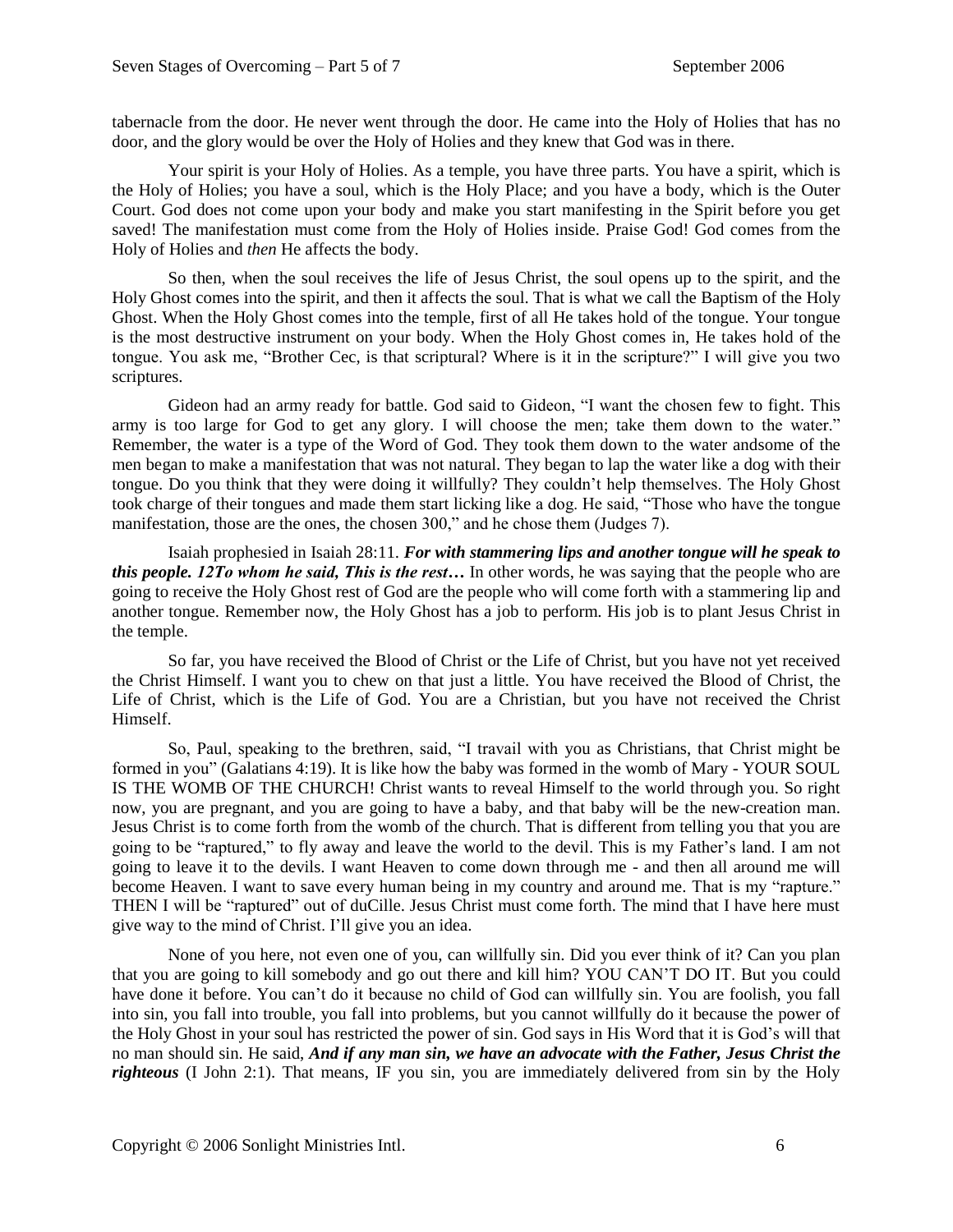Ghost, for the sin that you fell into was already paid for. So the child of God cannot walk around with sin. It said that you can no longer dwell therein.

Therefore, we come back to these areas now. Jesus Christ wants to take hold of your mind. Where we are right now, if one of you brethren should get the fullness of Christ in your mind, all of us would turn on you and say you are crazy because you wouldn't be able to act like a human being any more. You would be acting like Christ Himself. So what is happening tonight is that Christ is coming in your mind.

Do you have Christ in your emotions? Have your emotions been completely taken by Christ? Can you still get mad? If I slap you hard enough, would you get mad? Can you still have inordinate affection? Can you still fall in love with somebody who you shouldn't fall in love with? Somebody else's wife or something like that? Then it tells you right away that Jesus Christ hasn't come there yet. You might have one foot inside. But the more you open to God, the more that God floods His glory into your earth.

The song service should be a time of praying. Did you know that? I remember what used to happen to me as a young Christian. I was in the depths of hell before Jesus saved me. I knew that I had to die and go to hell because it was just total sin and madness. Then Jesus suddenly came and saved me when I was at the point of death with the gun in my hand. So I went to church and they began to sing a song. I'll never forget this song and it always invigorates me. They would say, "I thank You, Jesus, I thank You, Lord, I thank You, Jesus, I thank You, Lord, for You have brought me out a mighty, mighty long way, a mighty long way, I thank You, Jesus…" and I would get crazy. Do you know why it affected me so? Because the moment that I started to think of the "mighty, mighty long way," I thought of the pit of hell in which I had been; I thought of the gun; I thought of the knife; I thought of the machete; I thought of the destruction. I was a walking destroyer. I always walked with a long knife inside my pants and NOBODY would fool around with me. I couldn't help myself. I was a good person at heart; I wanted to be good, but I was lost. They had another song, "I was lost, but Jesus found me," and I would dance in the Spirit and jump over all these chairs in exaltation, great exaltation of joy, because while I was singing, I was saying, "Thank You, Jesus! Thank You, Jesus!" Hallelujah! Hallelujah!

So, brethren, you can see then what we are talking about - that Jesus Christ is coming in you. What you were last year, you are not the same this year. Little by little He is changing me. Line upon line, He is changing me. Precept upon precept, until I am free. Jesus is changing me.

The temple is being built. You don't need to go to Jerusalem to build any more temples. The temple is being built in this Jerusalem. Hallelujah! Hallelujah! I am talking about the overcomers. How will I overcome the demons that I inherited in my emotions? As I was telling you last night, brethren, there were seven of us boys and nobody would fight us. We were in the west end of the city where all the bad people lived, but nobody was going to challenge us. As long as I can remember, all seven of us never had to fight at one time. We would stand up and watch one or two destroy the enemy, and we stood there as a reserve. We are talking about demons in the human soul. We did not control our souls. The demons that came from France and Africa were in us, and we were manifesting the devils that we had inherited from our parents.

It is the same with you. But JESUS is taking over where the devils dwelt. JESUS is overcoming in my emotions! JESUS is overcoming in my mind! You know, the sister said that she continually hears the demons talking to her. The Spirit of God says, "Let her take the Word of God and begin to meditate upon it day and night." He said, *And he shall be like a tree planted by the rivers of water, that bringeth forth his fruit in his season; his leaf also shall not wither; and whatsoever he doeth shall prosper* (Psalm 1:3). Praise God! And while we were praying for you and your wife, brother, God showed him a vision and he saw the two pastures coming together, and then a large, beautiful tree was in the midst. Yes, He said, *And he shall be like a tree planted by the rivers of water, that bringeth forth his fruit in his season; his leaf also shall not wither.*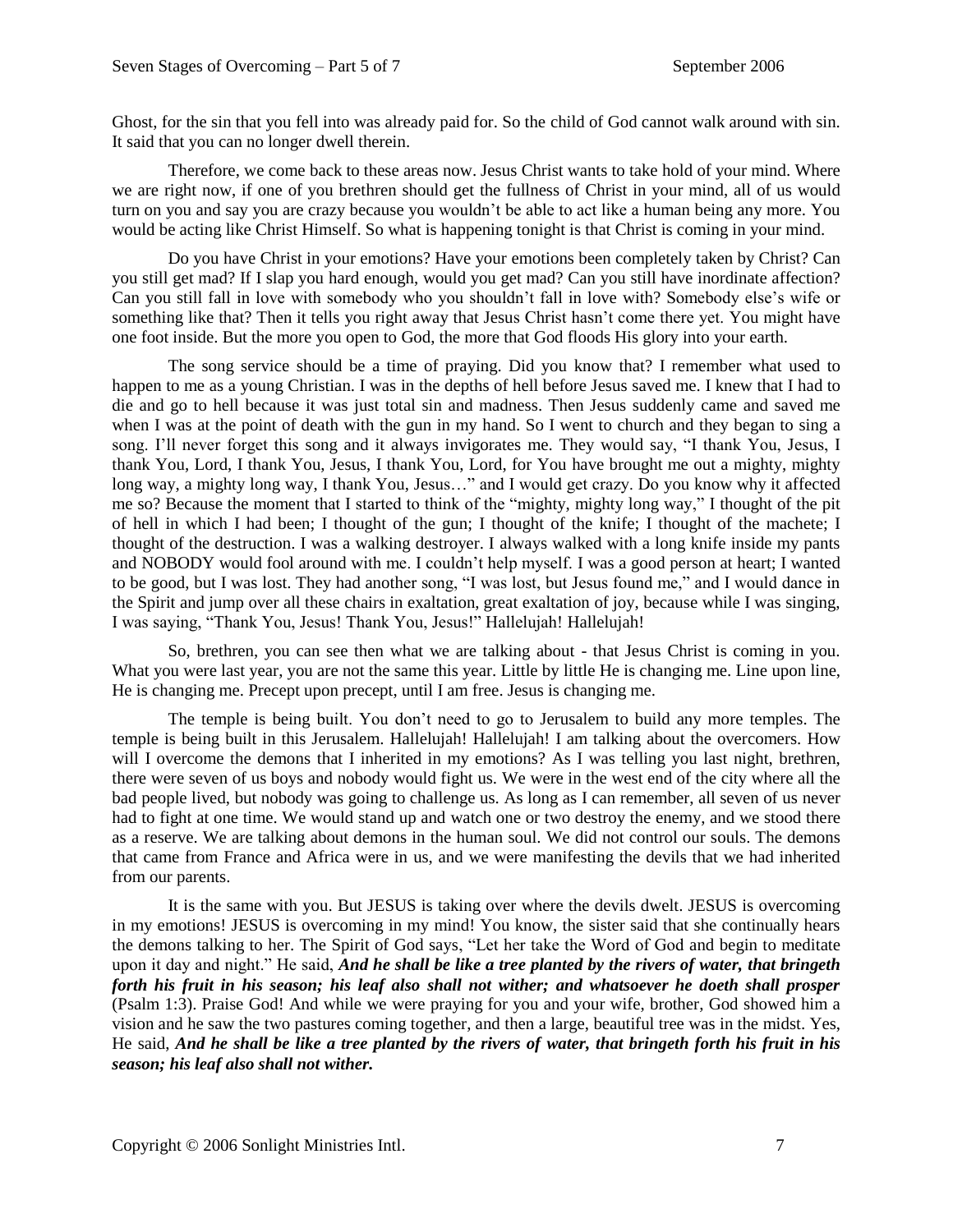So then, what is happening is that we are going through a stage where the soul is being created as the dwelling place of God. Your emotions and your desires change and the beautiful part of it is that God is working on all of the areas at the same time. Do you remember the story that I told you this morning where the man took my cousin and put her feet on one chair and her head on another chair, suggested to her that she was a piece of board, she stiffened out, and he stood up on her? This is what God is talking about - if you give God your mind, nobody can hypnotize you. The music of the Beatles won't send you into a swoon, because modern music is demonic.

Do you understand me? Modern music is designed to take hold of your being and to cause you to sin. After they have listened to the modern music, they go out and fornicate. The music breaks down the ability in you to resist. I tell you what, I had been steeped in music as a young person, from as long as I can remember. As a young boy, I remember playing around with the music. Then I began to listen to classical music, and I thought classical music was the greatest thing in the world. But I found out that when I listened to a certain type of music that I was angry but when I listened to another type, I was restful.

My wife said to me one day, "Do you believe that that music is God?" I began to think about it. I used to particularly like certain tunes, like the Operetta from Marta, that Pavarotti would sing. "Marta, Marta, how thou art departed, and left my broken soul in love." I would hear that in my mind sometimes, and I would even enjoy listening to Pavarotti and those types of singers. And God came and said, "Stop it." In other words, I had reached the place of development that He could now tell me, "That classical music is no good." Every time it would come upon me, I would start singing something like, "Praise the Lord" and cut it out.

There are many things, brethren, that cannot be allowed up on this level - many things that we love. I won't expose myself any more to tell you some of the things that I used to love, but I know some of you love those things. Begin to drop them off and GOD will begin to lift you.

On the level where we are heading for now in God, He cannot allow anger. So, if you have anger in you at times, begin to hit it. A spirit is weakest when he is manifesting. When anger is manifested in you, it is the devil trying to take over your soul. Hit anger when you are angry. Come on, now. I am setting you up to kill the devil, right? Whenever you get angry, start repeating a scripture. Do you hear me? It is difficult, but do it. After you do it a little bit, the anger will go away. Praise be to God.

I haven't gone anywhere with that scripture I started with. So, I am asking you now to let us just summarize this. The Holy Ghost is working in the soul and Christ must be born in here, in the soul. Christ must be born in the soul and the more Christ comes in, the more He pushes out the devil. Let me explain to you the way that God helps you, because he does it in a very peculiar way. If you have a devil of anger in you, God will send somebody with a devil of anger to hit you. If you overcome that anger devil and don't get angry, you are lifted one bracket higher in God.

Remember now, I told you the story of how we would fight. We loved fighting. I used to really love a good fight. After I was saved, I thought I was free, but I wasn't free. When I found out that I still had anger in me, I began to fast and pray. When God delivered me from anger, I did not know but He was going to prove it to me and he sent a young man who had the same spirit of anger to just barge into me and give me a blow. Now, in the old time, I would be very happy for a condition like that, to get the opportunity to beat him up. But now I started to pray, "Lord God, help me not to hit him." He was driving at me and driving at me! I was praying, "Oh God, help me not to hit him." Believe you me, all the science of fighting came back to me while he was there fighting. He gave me a left cross; it cut the flesh off my chest from one side to the other. When he lifted up his hand to give me the left cross, the devil said, "Right jab!" The answer to a left cross is a right jab, underneath the arm. When the devil said that, my hand jumped, and I said, "No! Jesus!"